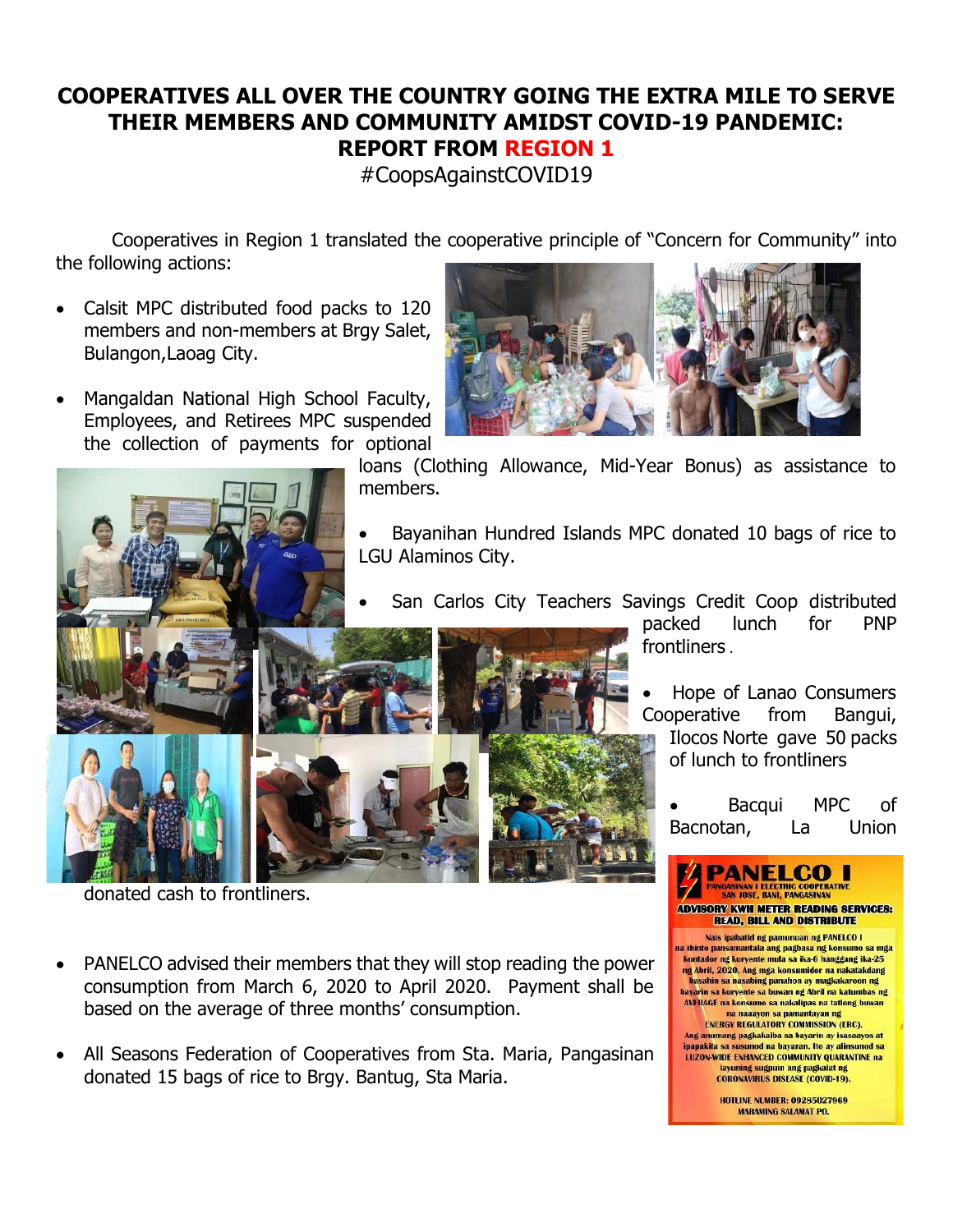- Ver MPC volunteered as frontliner.
- Ferdinand MPC of Marcos, Ilocos Norte donated financial assistance to frontliners of various brgys namely: Cafean, Elizabeth, Ferdinand, Santiago and Tabucbuc at Php 1k each



• Anggapang Norte Agrarian Reform Cooperative volunteered as frontliner.

• Nicolas of Toletino MPC of Anda, Pangasinan donated food stuff to frontliners.

Salbang San Agustin MPC provided frontliners snacks three times.

• Mapolopolo ARC of Basista, Pangasinan distributed relief goods to members and frontliners.

• Ilocos Consolidated Cooperative Bank supported PNP Bangui, Ilocos Norte.

• San Juan Agrarian Reform Cooperative of Pasuquin, Ilocos Norte volunteered to man the barangay checkpoint.

• CASABA MPC of Tococ Barikir, Mangatarem, Pangasinan distributed relief goods to members and frontliners

• The Shrine of Our Lady of Manaoag Employees MPC of Manaoag, Pangasinan packed relief goods for the community volunteers, provided relief goods and released ISCPR to their members on April 6, 2020.